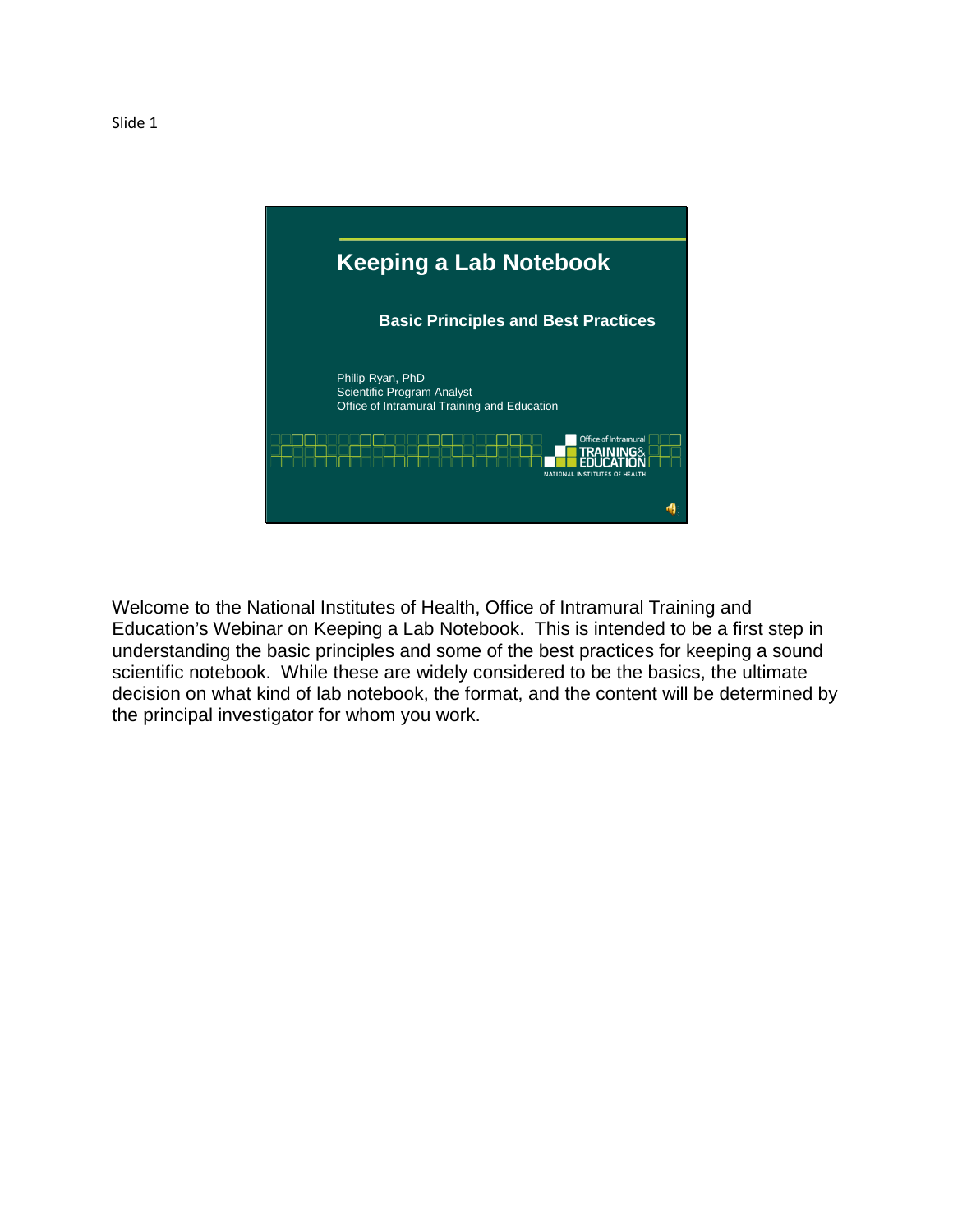

In this Webinar, we will define what a lab notebook is both practically and philosophically. We will discuss the different types of notebooks and the advantages and disadvantages of each. We will cover some of the basics do's and don'ts in keeping a lab notebook including appropriate content for the notebook, how much detail you should include, and some of the ethical considerations in keeping a notebook. Finally, we will show some examples of what a good lab notebook looks like.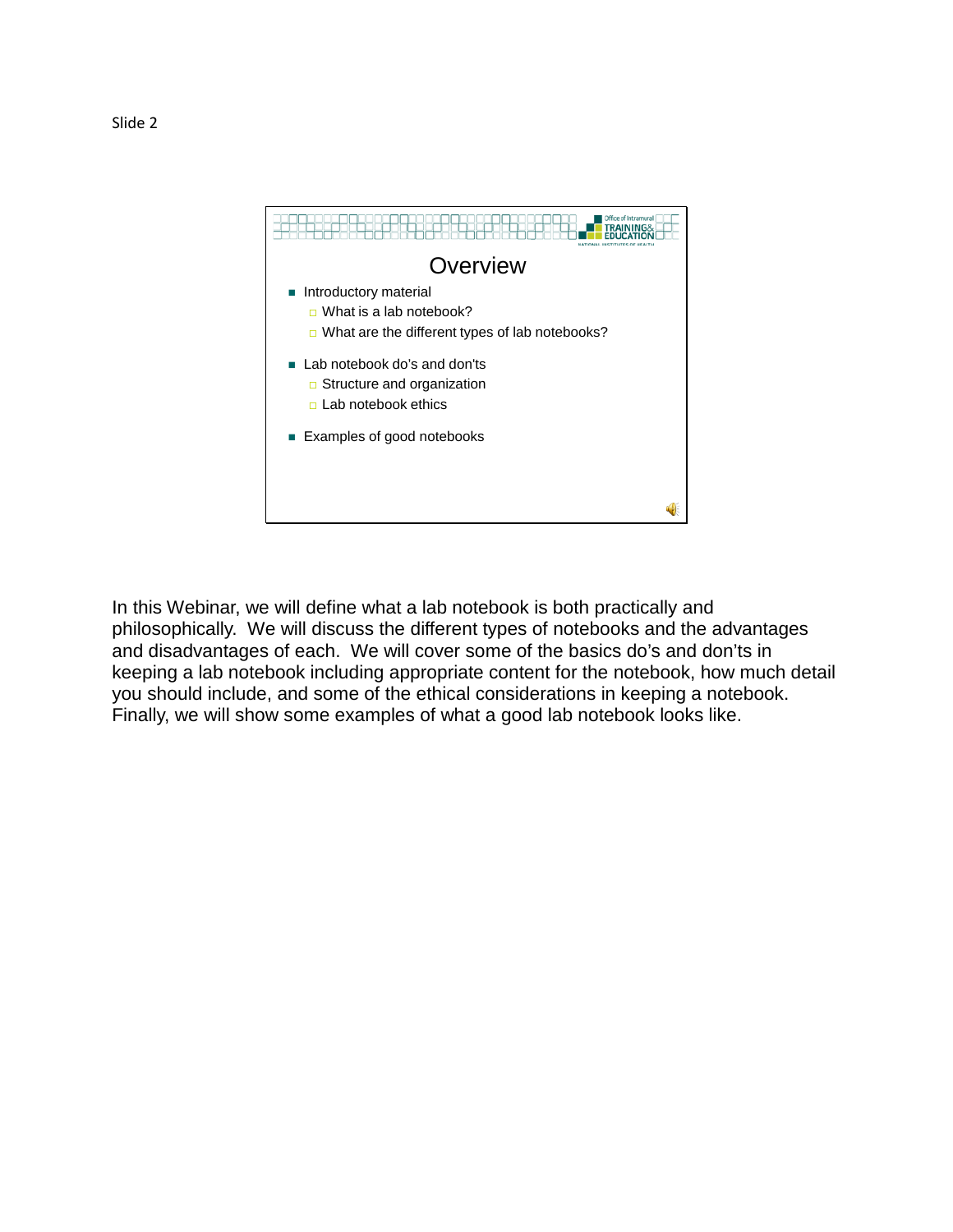

To get started, we need to understand what a lab notebook is, what it is not, and why it is important to keep a good notebook. A lab notebook is a complete record of procedures (the actions you take), the reagents you use, the observations you make (these are the data), and the relevant thought processes that would enable another scientist to reproduce your observations. This generally includes an explanation of why the experiments were done, including any necessary background and references, how the experiments were performed and the results of the experiments. It is important to understand that your lab notebook is a legal document. In the case that your research contributes to the issuing of a patent, it will be closely scrutinized because it documents your group's claim to the discovery. Also, if any allegations of fraud are brought against your published work, your lab notebook is used to validate your findings and defend your claims. Another way to view your notebook is that it is your scientific legacy for that lab. Long after you have moved on from the lab, your notebook will remain and be referenced. Others will be building on the research that you are doing now and it is imperative that they can replicate what you have done. A proper notebook will allow those who come after you to do that. A poorly kept notebook will not. Ultimately, your lab notebook is how you will be remembered during this time in your career.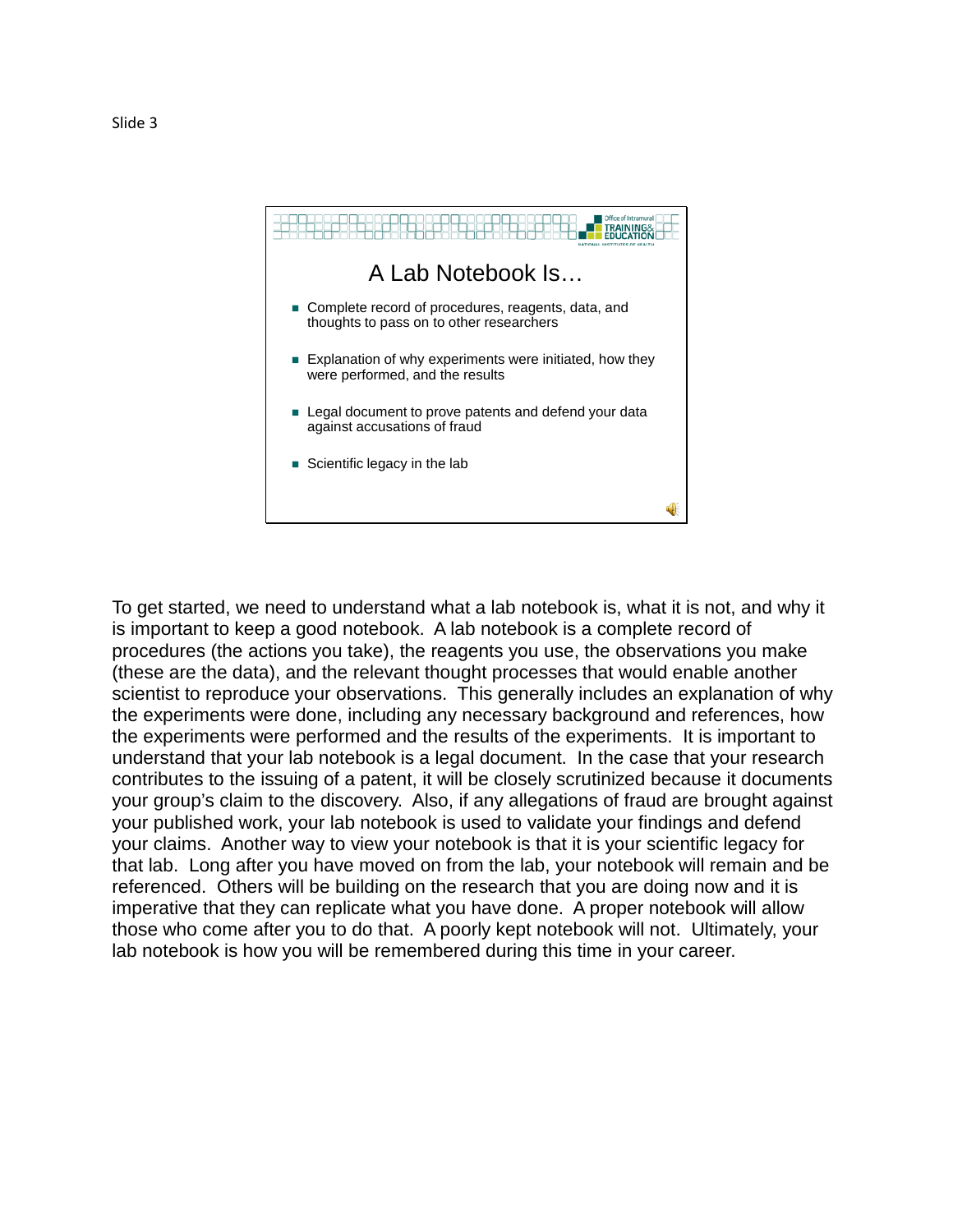

A common misunderstanding about a lab notebook is that it is a journal for your scientific or personal musings. It is not. There is a difference between recording a hypothesis to be tested by a specific experiment and writing down ideas about how things might work. Thinking about the possible directions of your research and theorizing about how a system works is often how scientific breakthroughs are made. However, these thoughts and ideas should not be kept in your lab notebook. Likewise, your lab notebook is not where you should keep a record of conversations or communications you have with your boss or labmates.

Your lab notebook is also not the place to copy or store protocols from commercial product manuals. By documenting the company and product, you can reference the manual in your procedures.

Most importantly, your lab notebook is not yours. It belongs to the institution for which you are working. You should not take it home for any reason. You do have the right to make photocopies of all your work and in many cases this is strongly encouraged.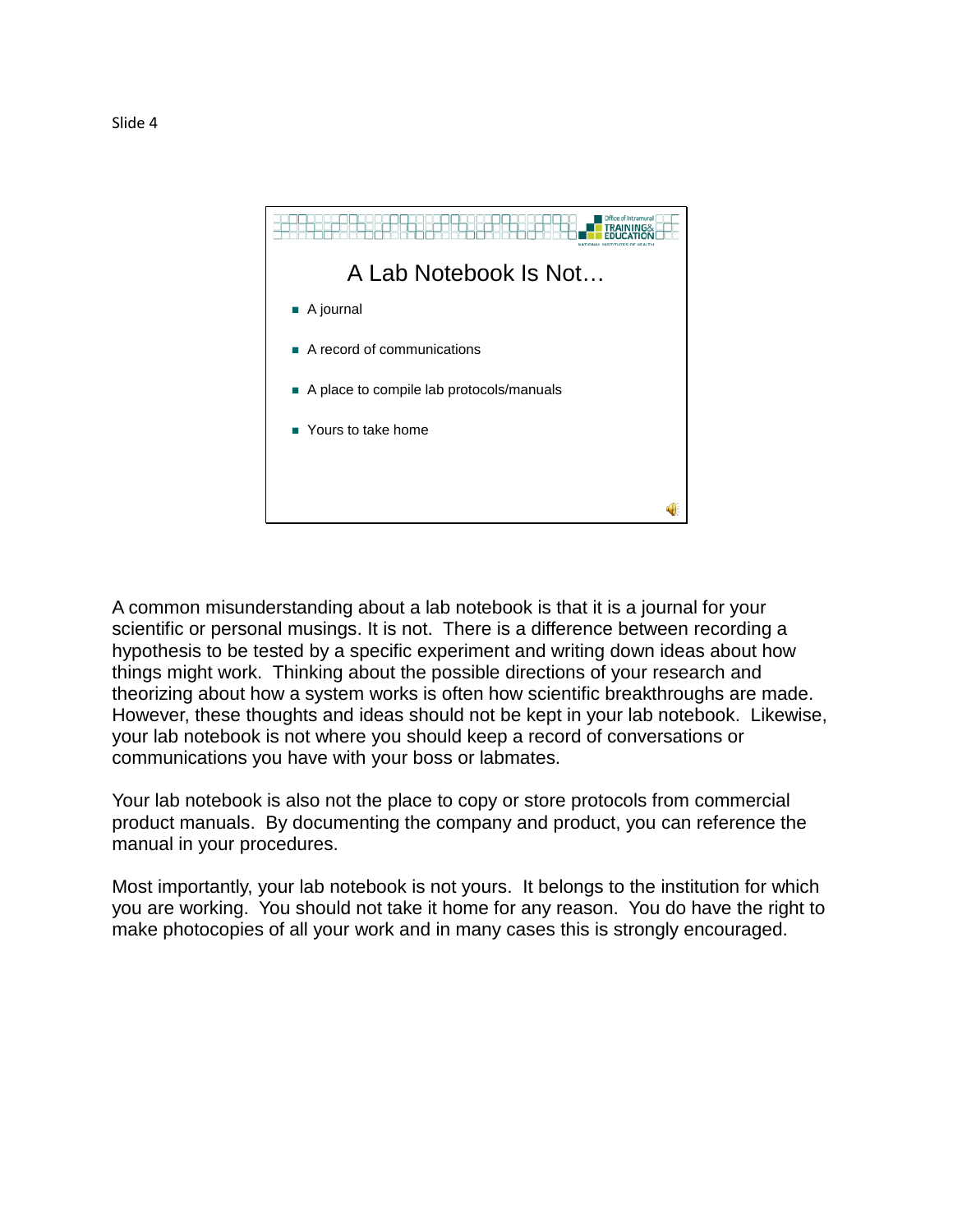

There are three main types of lab notebooks: the bound or stitched notebook, the loose leaf or three ring binder notebook, and the computer based electronic notebook. Each of these notebooks has advantages and disadvantages as well as having supporters and detractors. While you may be more comfortable with one type of notebook over the others, ultimately, the type of lab notebook you will keep will be decided by the principle investigator for whom you work.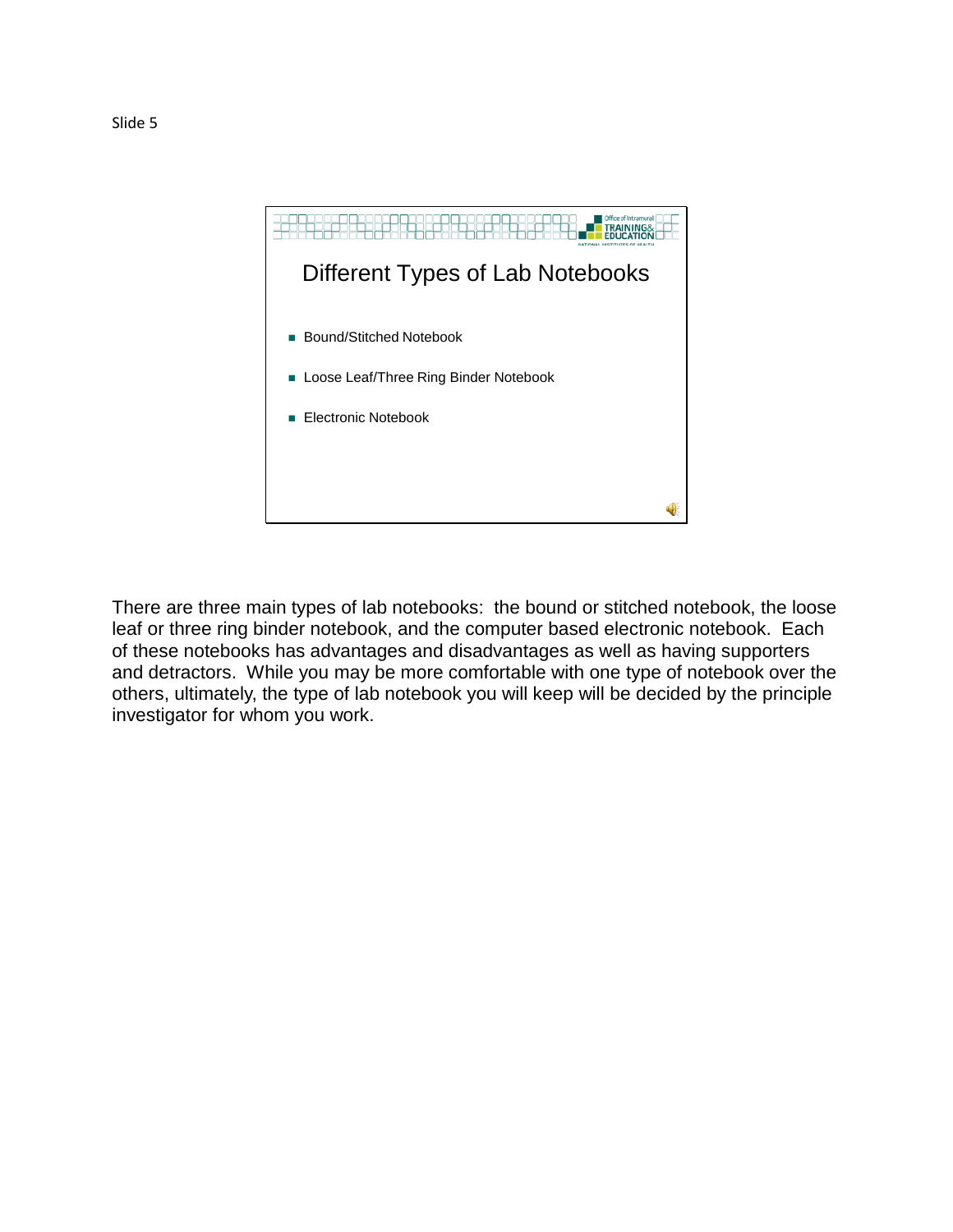| ce of Intramural<br>INING&<br>Advantages/Disadvantages |                                                                |                                                                                                   |
|--------------------------------------------------------|----------------------------------------------------------------|---------------------------------------------------------------------------------------------------|
| Type of Notebook                                       | Advantages                                                     | Disadvantages                                                                                     |
| Bound/Stitched                                         | No lost pages, legally<br>stronger                             | Difficult to copy, not<br>logically organized,<br>requires references to<br>data stored elsewhere |
| Loose Leaf/Binder                                      | Organized by<br>experiment, data<br>stored together            | Sheets fall out, difficult<br>to authenticate                                                     |
| Computer/Electronic                                    | Easy to search, easy<br>to read, digital data<br>easy to store | Requires electronic<br>security, corrupted<br>files, software<br>compatibility issues             |

The bound or stitched notebook is the traditional lab notebook. The pages are numbered and all bound together, which lowers the likelihood of losing pages. Since the numbered pages make it easy to see if any pages have been removed, the bound notebook is still considered to be a legally strong notebook that is trusted to protect against allegations of fraud. However, it is difficult to make copies of bound notebooks and you must record the things that you do in the order that they are done, which makes organizing your notebook by experiment difficult. Also, since there is no way to insert bulky data records such as developed film, you must keep the data stored elsewhere and reference it in the notebook.

The loose leaf or three ring binder notebooks help address the last two disadvantages of the bound notebooks. Because you can enter sheets in any order, you can organize your notebook by experiment and you can keep more of the data in one place. Three ring binders can also hold more bulky data adjacent to the written records to which they relate. However, it increases the chances of losing sheets from your notebook and provides the opportunity for sheet removal. Because of this, it is difficult to authenticate the data in the notebook as not having been altered.

Electronic notebooks are rapidly increasing in popularity because of their ease of use, legibility and ability to be easily searched. Also, if you can convert your data to a digital file, the electronic notebook has a large capacity for storing data. However, having an electronic notebook requires more advanced technological protections, and requires frequent system backups of the digital information. As is the case with all software, there are often compatibility issues as new versions of the software are released.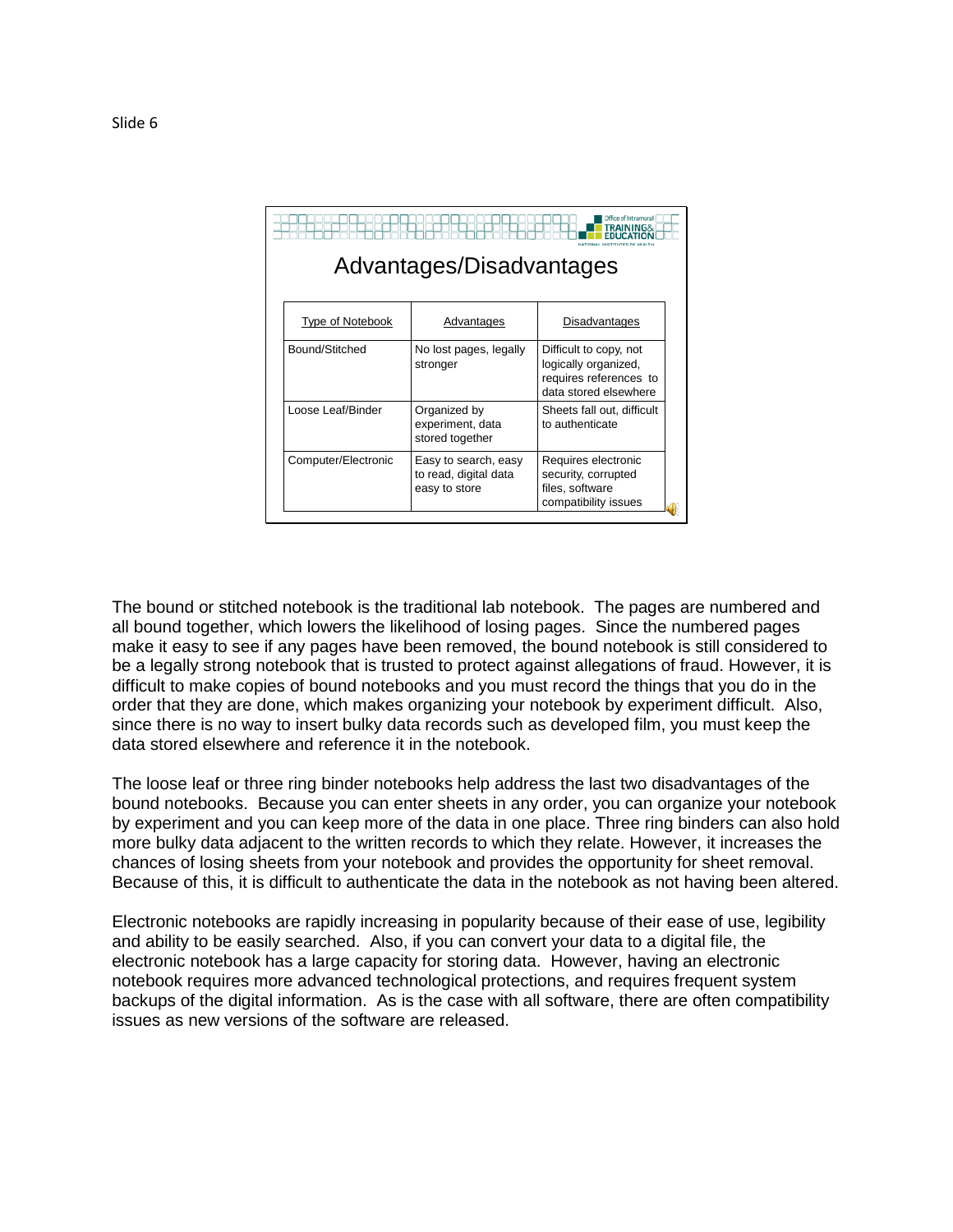

Now that we have an understanding of the different types of laboratory notebooks, we need to know the important components that all notebooks should contain. Each notebook should have a name that is on the cover. This allows for easy identification of the lab notebook. Either on the inside cover or on a separate cover page, you should write your full name and the year you are starting the notebook. Along with your name should be the name of the project associated with the lab notebook, and the lab's mailing address with your principal investigator's name.

At the front of each notebook you should keep a running table of contents for ease in searching the notebook and finding the necessary information. Finally, the lab notebook will have multiple entries for your experiments. The contents of these entries will be discussed in a later slide.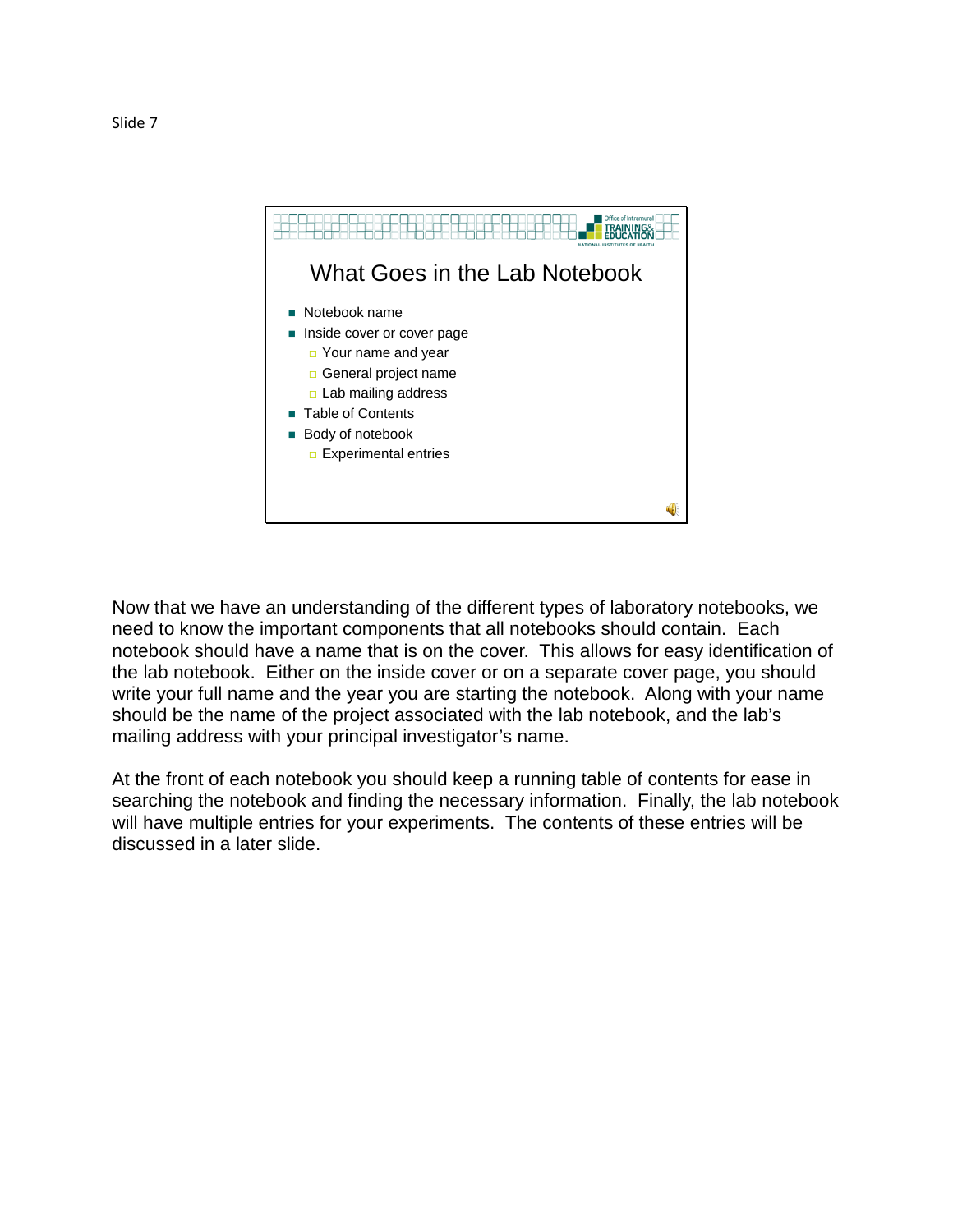

You see here an example of a table of contents from a lab notebook. It is taken from the book, "Writing the Laboratory Notebook" by Howard Kanare. While formats vary for Tables of Contents, the important information remains the same. The date the entry was made, the subject of that entry, and where in the lab notebook that entry can be found. With this information, someone needing information from your lab notebook can find it quickly.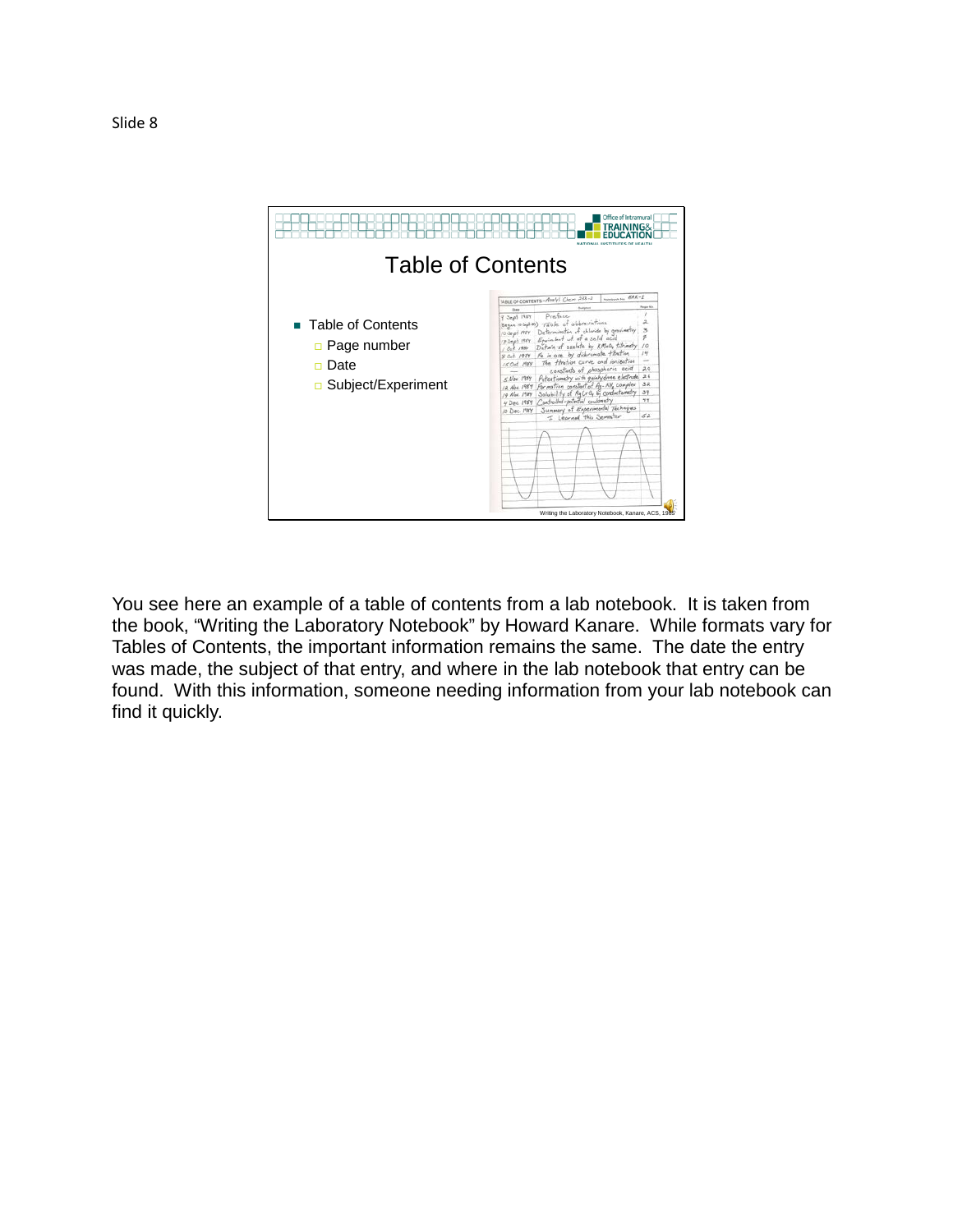

Each entry should contain the date it was made, a title for the experiment and a hypothesis or goal for the experiment. Enough background should be included to explain the logic behind the experiment. This may include references to published literature or scientific talks, a short synopsis of your thought process, and references to previous experiments in the lab. The entry should include either the written protocol that was followed or a reference to one previously used or published, all calculations performed, and a list of reagents and equipment used. In the next slide, we will go into more detail on what needs to be included in this "How" section.

The heart of the experimental entry is the observations made. In short, this is where you record everything that happens during the experiment. This means any deviation from the protocol, whether it was planned, an accident, an error or a mistake needs to be written down. This is also where you record any raw data you collect, such as numerical readings from a piece of equipment or qualitative observations such as the reaction solution becoming cloudy or changing color. You never know what will be important once the data are analyzed, so write down everything. Also remember to tape in any data that you either print out or write on a separate piece of paper. If the data cannot be entered in the notebook, be sure to include a reference to where it is stored.

Often times, data need to be processed before they can be fully understood or presented. This processing should be recorded in your lab notebook. Be sure to mention any software that you use, and the location of digital files.

Finally, if your observations suggest any changes to the protocol or a follow-up experiment that might be pertinent, be sure to write that down at the end of your entry so you can reference it in the background of the next experimental entry.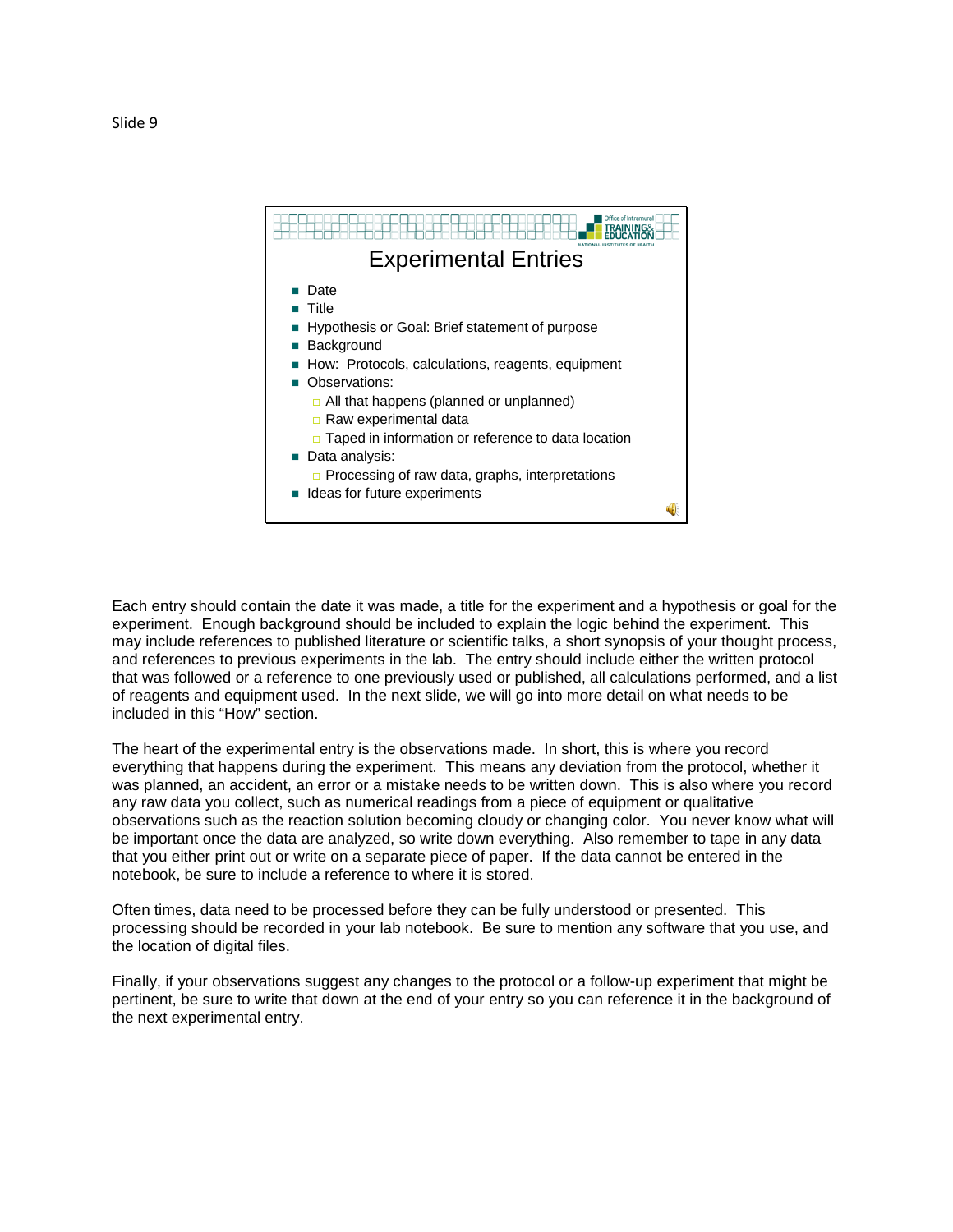

When recording your entries in your lab notebook, include as much detail as possible about what you used and did. A reagent is more than just the name of the chemical or enzyme. You will want to record the source of the reagent: The company, lab or person who provided it. Writing down the product or catalogue number will make reordering the same thing much easier. Also include the lot number, expiration date and how and where the reagent is stored. All of these will help you interpret your data and reproduce them more easily.

When you use a solution, you want to record what it is and how it was made. If you are using a one X running buffer, did you make it from scratch or dilute it from a five X or ten X stock? If you diluted it from a stock solution, be sure to include the lot number of the stock solution or how it was made and by whom or a link to this information.

Some other examples of things to include would be the cell type or cell line you are using, the source, passage number and what growth medium you are using. When using instruments, write down the type, name, location and serial number if available. Often times you will find that an instrument was not working properly only AFTER you have analyzed your data. Knowing exactly which machine you used, and when, helps explain anomalies.

The list on this slide is intended to show some examples of information to include, but is in no way intended to be all inclusive. A simple rule to follow when deciding to write down information in your notebook is this; it is better to write it down and not need it, than to need it and not have written it down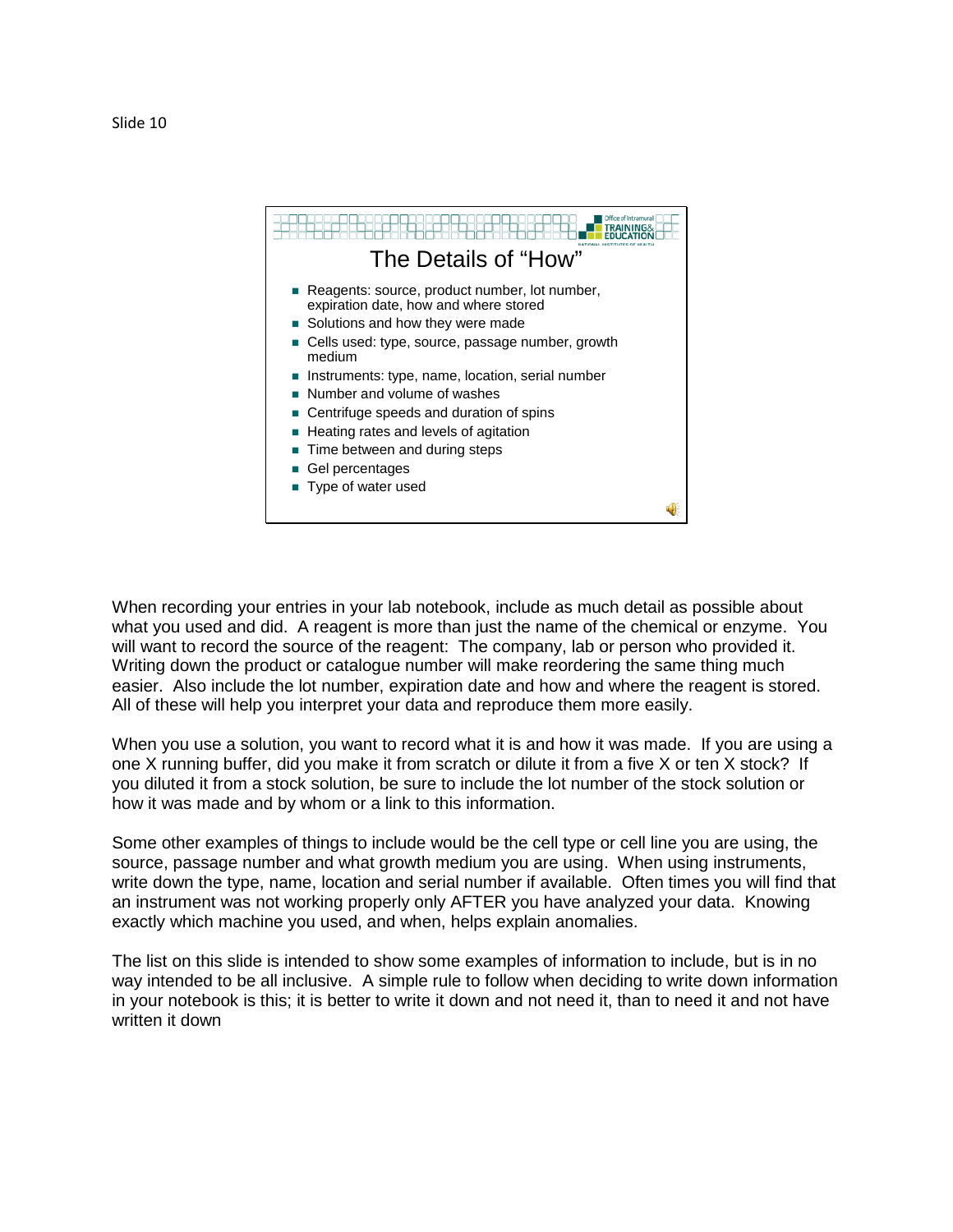

Earlier we stated that one of the purposes of keeping a good lab notebook is to protect you from allegations of fraud. There are ethical standards you must follow to allow your notebook to act as a form of protection. These are a few of the more important guidelines and most commonly made mistakes. It is important that all your data be recorded in your notebook. This includes data that are hard to interpret, contradictory to previous data, or just plain ugly. Even if your experiment fails completely, you need to record the negative data and/or describe what happened.

As a means of assuring the integrity of your notebook, no pages should ever be removed for any reason. In bound notebooks, it is important to not skip pages in your notebook and to cross out any unused parts of a page. This prevents you or someone else from going back and adding things after the fact.

It is important that your notebook be accurate, but mistakes happen. When keeping your notebook, remember to correct your mistakes, but never remove them. To correct a mistake, cross it out with a single line. If you pasted the wrong thing in your notebook, cross it out and paste in the correct item without covering up anything already in the notebook. You need to sign and date all corrections so that they can be authenticated.

Remember, no matter how bad the data or embarrassing the mistake, honesty is always the best policy.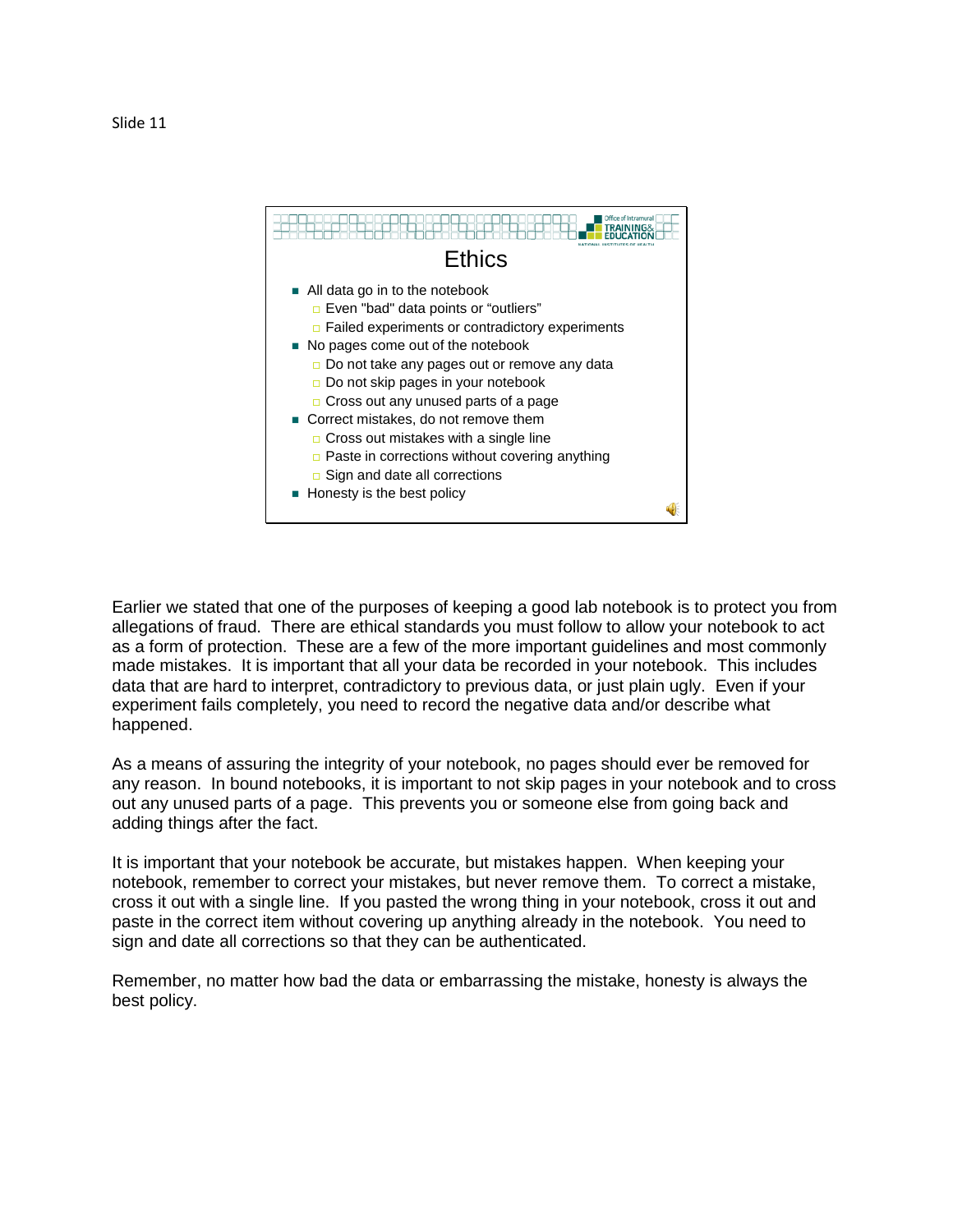

This example is taken from the notebook of a graduate student. This is a good representation of a page for a short experiment. It contains all the components of a complete entry. Notice the date and project title. Notice also the Purpose or Goal section that indicates why the experiment is being done. The date for the procedure is written before the section entry and then details of the procedure are recorded including the source of the reagents, time of incubations, volumes and concentrations. Also note the section at the bottom that indicates what steps will follow and what changes to make for a repeat experiment.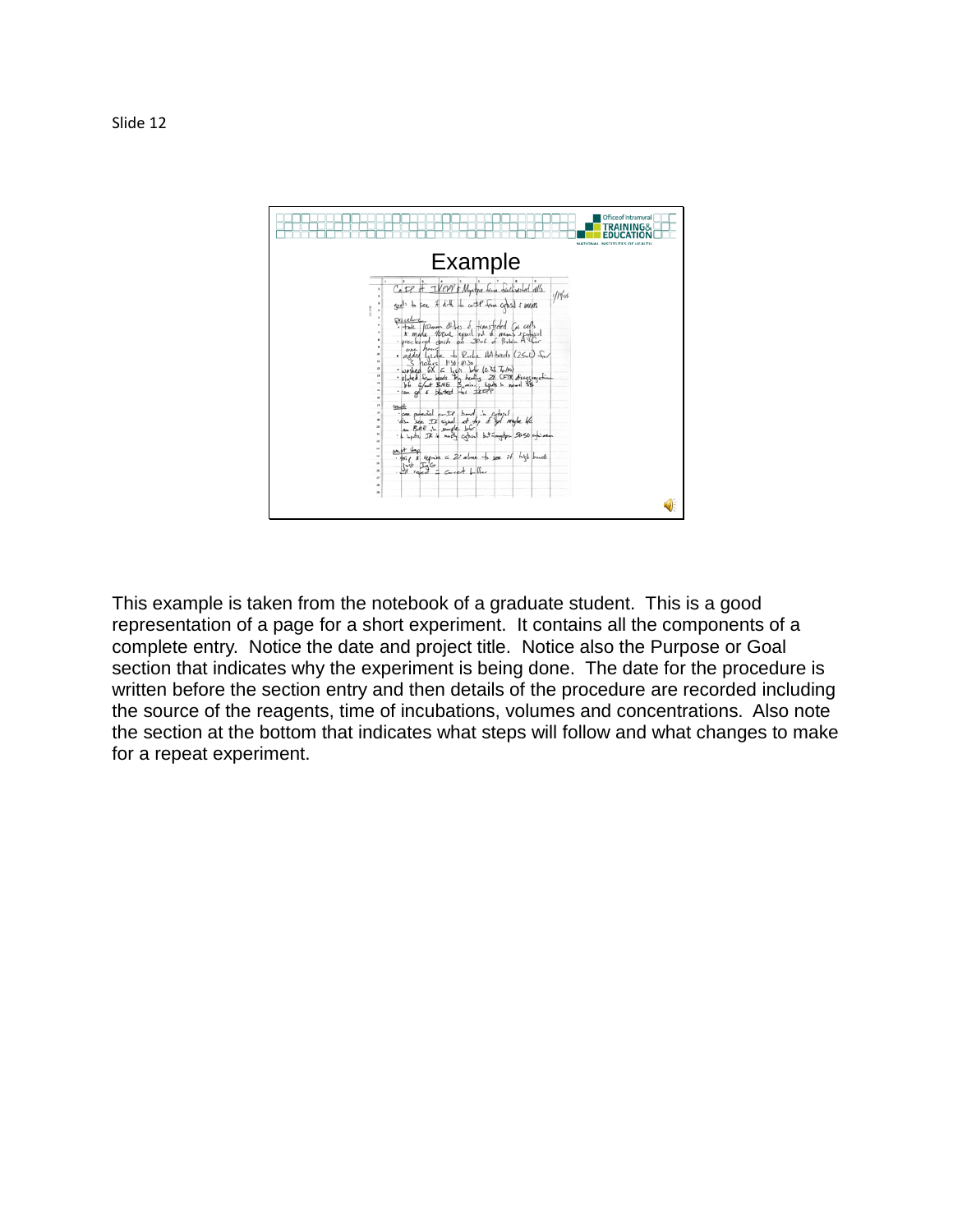

This example is taken from the notebook of the same graduate student. Again, notice the project title, goal and procedure sections. In this example, also notice the data that is pasted in the notebook. It does not cover anything up and it is labeled well. Also note that even the negative data is placed in the notebook.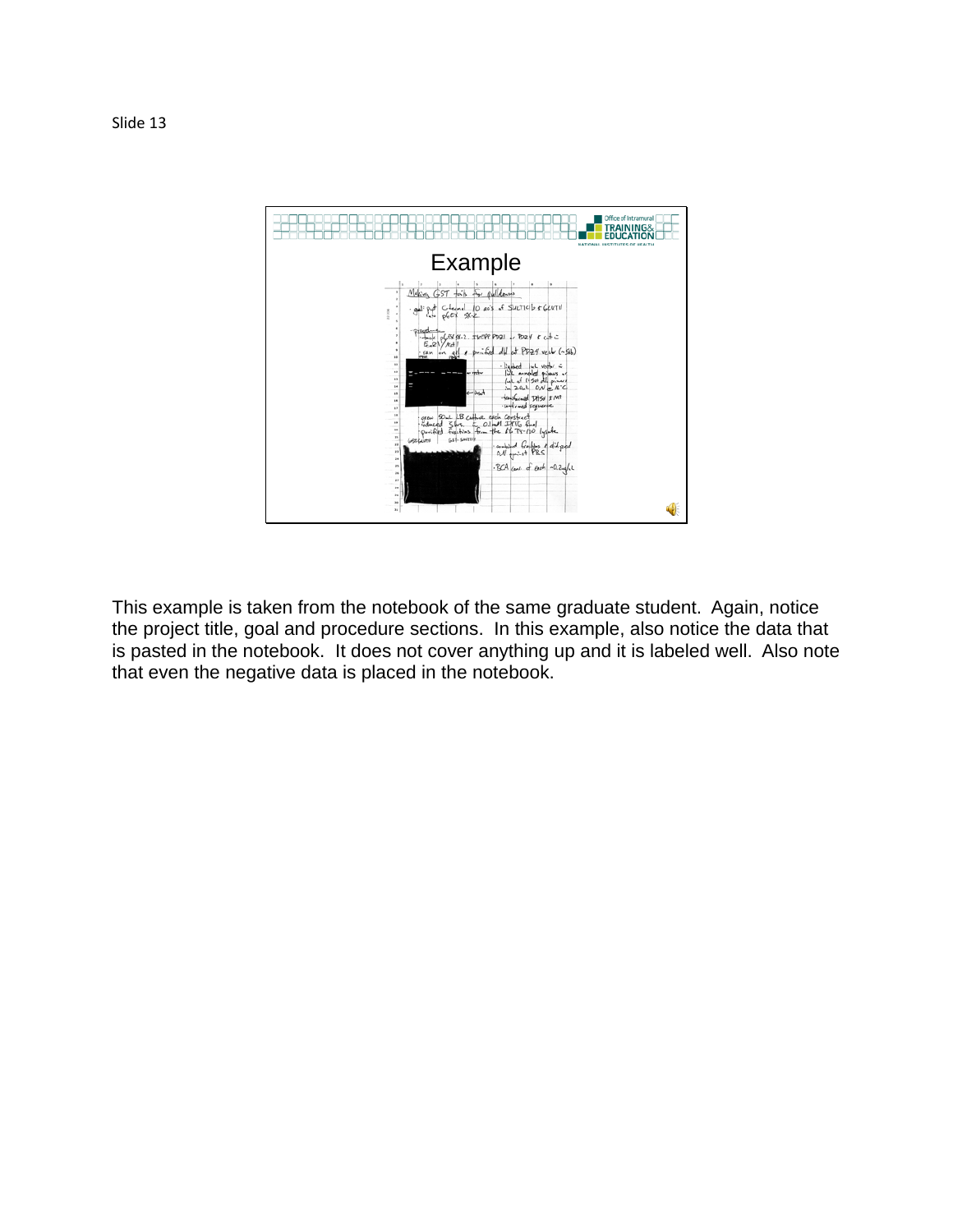

The final example is this page, taken from the notebook of Linus Pauling. It is a good example of a Results section. It is a continuation of an entry for an experiment, and thus does not contain the goal and background information. Note again the date before the entry, the page number and then the record of the observations and readings made. Also, the exact time each reading was made is recorded along the left hand side of the page and all the calculations performed are recorded in the lab notebook. At the bottom of the page you will see a reference to a page number in this book where corrections have been documented.

These examples are meant only to show the basic requirements for your lab notebook entries. As mentioned before, the ultimate decision on the type and style of lab notebook you keep will be made by your principle investigator, but the basic requirements and best practices discussed here can be applied to all lab notebooks. Good luck with your experiments!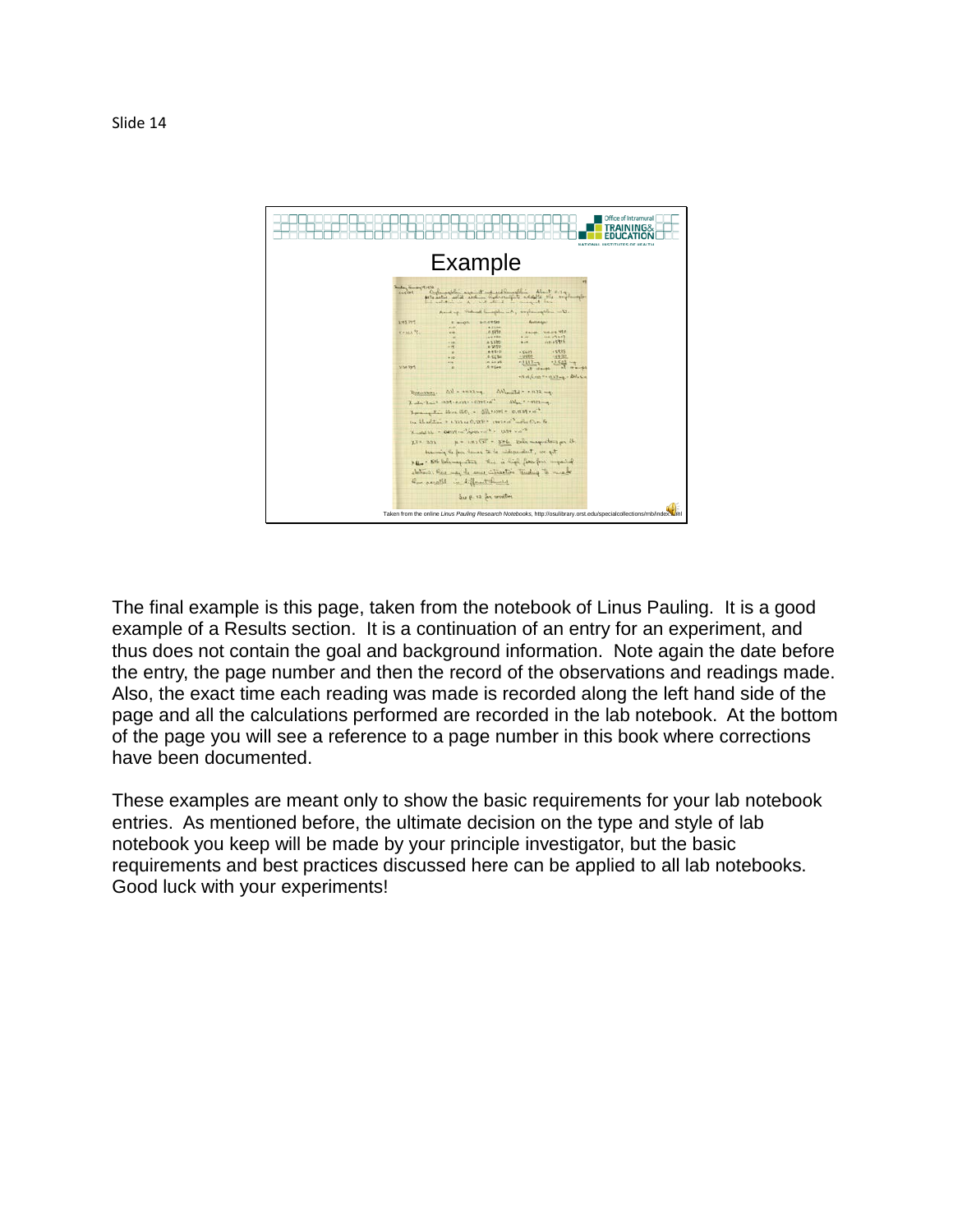

For more information on keeping a lab notebook, with specific guidelines for record keeping at the NIH, you should download the "Guidelines for Scientific Record Keeping in the Intramural Research Program at the NIH" by clicking on the link on this slide. You may also find the book, "Writing the Laboratory Notebook" by Howard Kanares to be a useful resource for more detailed information.